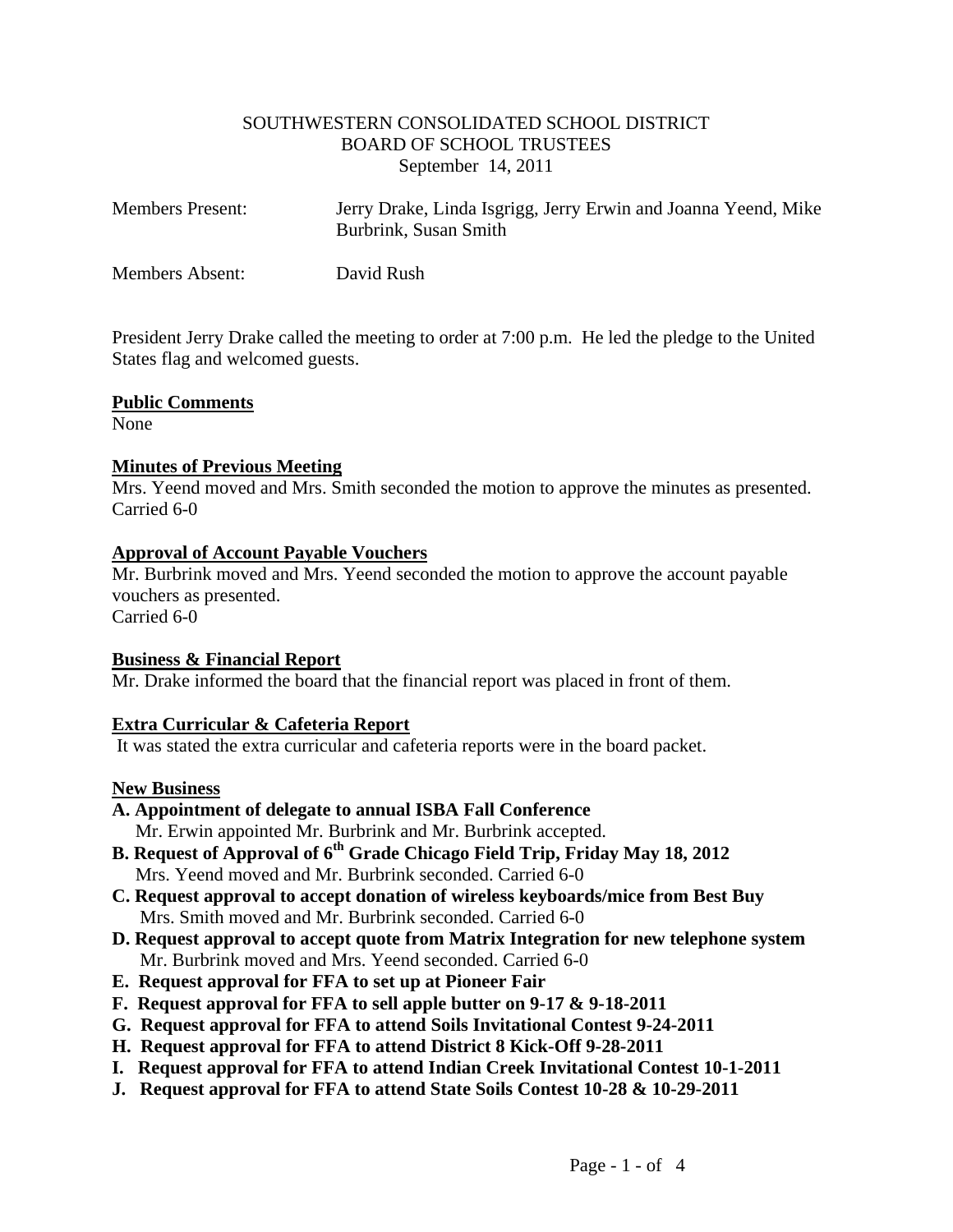Mr. Burbrink moved to approve all the FFA trips and Mrs.Yeend seconded. Carrie 6-0

- **K. Request approval to change bus contract from John Williamson to John Williams, Inc.** It was asked why he would want to do this and it was stated he wanted to do this for tax purposes**.** Mr. Drake asked if it would affect the school. Mr. Harrold stated that the school was still protected by his bond After some discussion it was moved by Mrs. Yeend to table the issue until next meeting. It was seconded by Mr. Erwin. Carried 6-0
- **I. Request approval of contract with Griffin Industries for spent cooking oil removal.** Mr. Erwin asked why we needed a contract. Mr. Tarplee stated that Griffin Industries provided the equipment to store the oil and was called when the oil needed to be emptied at no cost to us. After some discussion it was decided to have school attorney Mr. Harrold look at the contract. Mr. Burbrink moved to table the request and Mrs. Smith seconded. Carried 6-0

# **M. Request approval to purchase a small bus with lift**

Mrs. Yeend asked if it would be another activity bus. Mrs. Maurer stated that it would be a small yellow bus with a stop arm so that we could transport students to and from their home. Mrs. Yeend asked if we could add a stop arm to a mini bus we already had. Mr. Erwin said no, to add a stop arm the bus has to be yellow. Mrs. Smith asked if it would have to have a lift. Mrs. Maurer said yes. Mr. Erwin asked the price. Mrs. Maurer stated that she is waiting on quotes. Mr. Harrold asked the board to authorize Mrs. Maurer to get quotes. Mr. Erwin moved and Mr. Burbrink seconded. Carried 6-0

## **N. Request for approval for Southwestern Elementary to apply for Indiana Literacy Grant**

Mrs. Yeend moved and Mrs. Smith seconded. Carried 6-0

## **O. Other**

Mrs. Maurer presented a field trip form for the board to approve for field trips. Mr. Burbrink asked if this form could be used for athletic events. School attorney, Denny Harrold stated that he would revise the field trip form for athletic trips. Mr. Erwin moved to adopt the field trip form and Mr. Burbrink seconded. Carried 6-0

 Mr. Erwin asked that the medical liability in the bus contracts be changed from \$50,000 to \$10,000 because \$10,000.00 is all that is available from insurance. This was tabled so that Mr. Harrold could review this.

# **REPORTS AND PRESENTATIONS**

# **A. Student Achievement Reports**

Mrs. Noesges informed the board that the elementary did not make AYP this year. She stated that the elementary was taking training with Debbie Dillard for literacy , which is their focus for this year. The elementary had a lock in for 100 students for returning summer packets of school work and 97 attended.

Mrs. Blake stated that Southwestern Jr-Sr High School make exemplary status. She thanked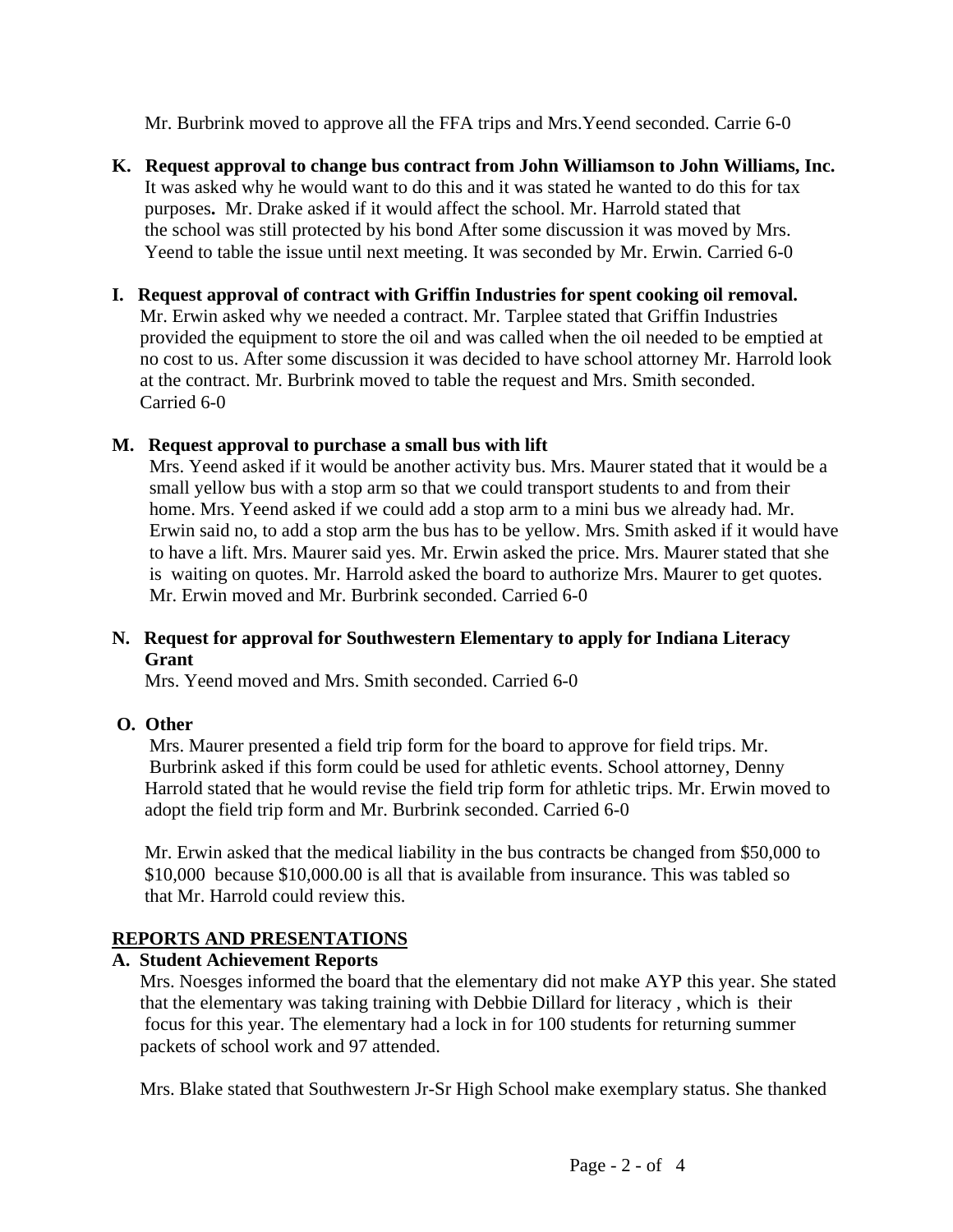the board for their congratulations. She informed the board that their AYP appeal was denied. She gave an update on all the testing dates and stated that period 8 was very successful. Mrs. Blake gave an update on the AP classes and college credit. She was also selected for Women's Leadership Conference.

## **Personnel**

## **A. Staff Resignations**

Mrs. Maurer informed the board the only resignation was Charlie Taylor.

## **B. Recommendations to Hire**

Mrs. Maurer requested to hire Mandy Coy for 5th/6<sup>th</sup> grade girls' basketball coach, Josh Sipes and Craig Coy volunteer coaches, Sarah Milner as an aide, Bridget Beyer as co-sponsor for jr high student council. Mr. Burbrink moved and Mr. Erwin seconded. Carried 6-0

## **C. Request approval for Family Medical Leave**

Mrs. Maurer requested a FMLA and additional leave for a maternity leave. Mrs. Yeend moved and Mr. Erwin seconded. Carried 6-0

## **D. Other**

## **1. Appoint District Treasurer**

Mrs. Maurer asked the board to approve Michele Bedwell as Business Manager/Corporation Treasurer.

 **2. Approve Treasurers Bond** Mrs. Maurer asked the board to approve the new treasurer's bond

#### **3. Appoint Board Secretary** Mrs. Maurer asked that the board appoint Michele Bedwell as board secretary.

## **4. Resolution delegating agent for PERF**

 Mrs. Maurer asked the board to approve resolution naming Michele Bedwell and Lyvonne Rowe as PERF agents.

 Mr. Burbrink moved to approve all the above issues as presented. Mr. Erwin seconded. Carried 6-0

# **5. Set Board Secretary Stipend**

Mrs. Isgrigg moved to set the stipend as \$30.00 per meeting. Mr. Erwin seconded. Carried 6-0

## **Public Comments**

None

## **Superintendent Comments**

Mrs. Maurer thanked the administration and staff to a great start of the year. She also commended the elementary on the great turn out for the lock in. She also welcomed Michele.

## **Board Comments**

Mr. Burbrink welcomed Michele and congratulated the High School on their exemplary staus. Mrs. Yeend welcomed Michele and congratulated Mrs. Blake and commended the jr high cross country team on their wins and season.